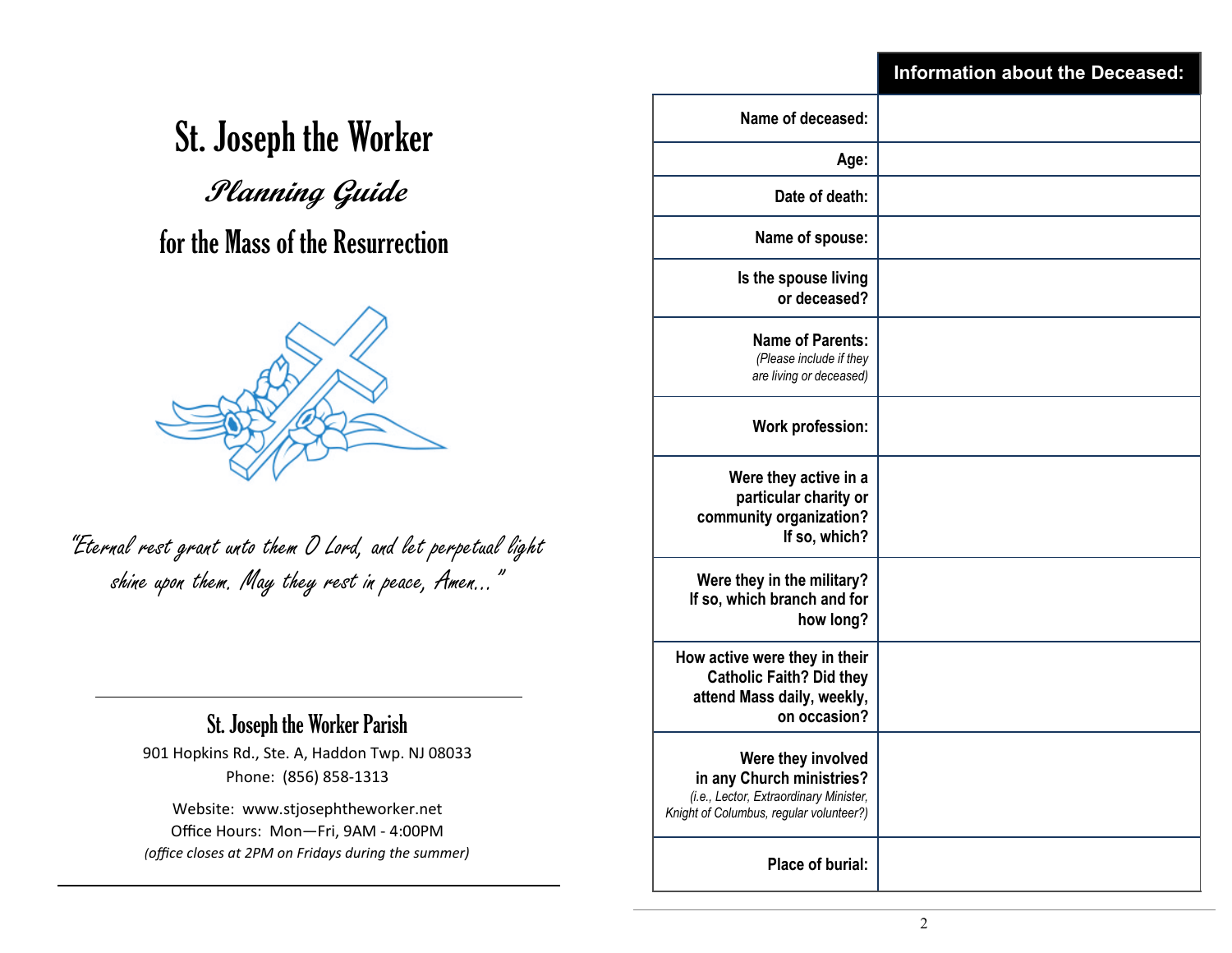### **" O u r d e e pe s t s y m p a t h i e s … "**

### Dear friend in Christ,

Please accept our deepest sympathies for the loss of your loved one... Please also know that your church family at St. Joseph the Worker is here to help you through this difficult time.

Many families find it beneficial to be involved with the preparation of their loved one's Mass. We invite you to participate in selecting the readings, prayers and music in any capacity you wish to do so.

Please read the *General Information* section beginning on the next page. Then, please fill out the information requested on **pages 2** and **27**. If you have questions, please call the Parish Office at (856) 858-1313 and one of our staff members will assist you.

When you have completed filling out the information, please call the Parish Office to set up an appointment to meet with me to discuss the funeral Mass. If I am not available to meet with you, Barbara Urian or Barbara Camarota will meet with you instead.

Please also know your family and friends are invited to our annual All Soul's Day Mass on Nov. 2nd at St. Vincent Pallotti Church. On this day we encourage you to bring a photo of your loved one to place in the sanctuary as we remember our dearly departed.

Again, please accept our condolences for the loss of your loved one. May the Spirit of Consolation descend upon you and comfort you in this time of sorrow…

Warmly in Christ,

*Fr. Mark Matthias, Administrator, SJW*

## **General information...**

### **R e a d i n g s f r o m h o l y S c r i p t u r e — THE LITURGY OF THE WORD**

Many family members find it comforting to assist in the burial process of their loved one. This is why we invite you to help us in the *Liturgy of the Mass*. If you would like to participate, we invite you to select one reading from the *Old Testament* and one reading from the *New Testament* to be part of the *Liturgy of the Word*. Please see **pages 9-19** in this booklet for the different readings the Church recommends. Please also indicate your selections on the back insider cover of this booklet. *Please note*, the Priest who is giving the homily will select, and read, the *Gospel reading*. However, we encourage family members or friends who are accustomed to public speaking to do the *First* and *Second readings*. It will also help if they are familiar with the procedures of the Catholic Mass. If there is no one from your family who wishes to do the readings, a parish lector will be assigned to do them. Please note the *Responsorial Psalm* will be sung by the Cantor.

#### **M u s i c**

As we all know, music can have a powerful influence on our emotions. The right song can help us to *grieve* while another can help us to *hope*. The Director of Music assigned to your Mass will arrange for an organist and cantor to sing at the Mass. However, we invite you to choose the songs for the different parts of the Mass. Please see **pages 24-26** in this booklet for the different songs the Church permits to be sung at the Funeral Mass. Please indicate your choices of music on the back inside-cover of this booklet. If you have any questions about this process, please contact our parish office at (856) 858-1313. *Please note*, only music from the Catholic hymnal—*performed live*—is appropriate for the Mass. Other favorite songs can be used at the wake, cemetery, or funeral luncheon.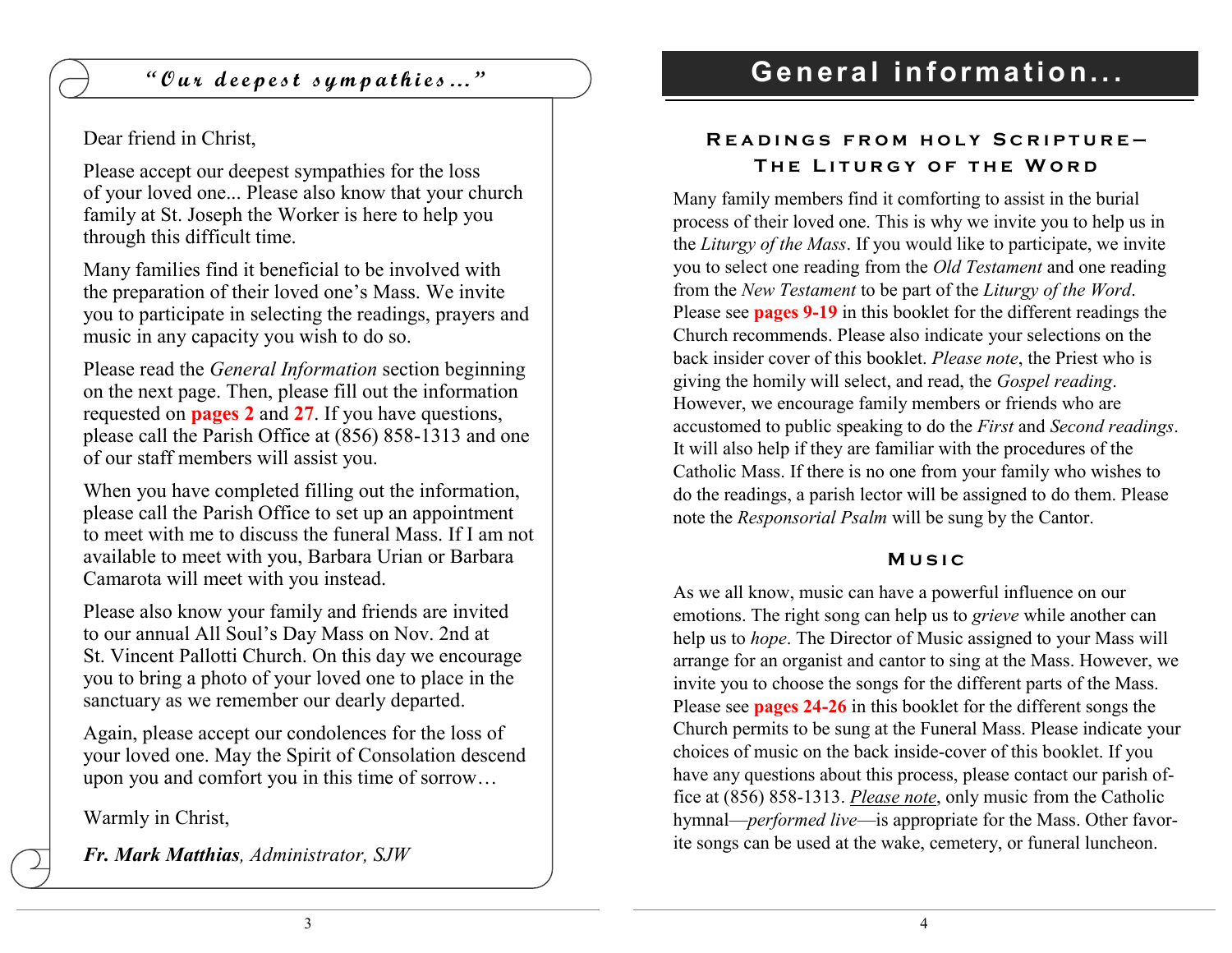## **G e n e r a l i n f o r m a ti o n . . .**

#### **E u l o g y**

A family member or friend may give a eulogy following the "Prayer after Communion." We respectfully remind the eulogist of the following:

- 1. The eulogist must be sure of his or her ability to speak at this emotional time. Also, we also suggest the eulogy not be longer than 3 to 5 minutes.
- 2. What to say… Many people find it difficult to come up with "just the right words" for their eulogy. We suggest that you simply share some of the happy memories you had with your loved one and what you admired most about them. Please keep in mind that "off the cuff remarks" and inappropriate language are *not permitted* in the church. Our loved one's deserve a dignified reflection on their life...
- 3. Due to various time constraints among the clergy, musicians and even our family and guests, we recommend only one eulogist at the Mass. If others wish to speak, there is an opportunity to do so at the wake or committal service.

#### WAKE SERVICE

If there is a wake service on the evening before the Mass, a Priest or Deacon will do their best to visit you at the funeral parlor at your request to offer their condolences and to say prayers that are part of the Catholic Funeral Rite. Please let him know if there is anyone who would like to say a few words about the deceased at the end of the wake service. You can also ask him any questions you may have about the Mass or your liturgy selections.

#### **B u r i a l**

If you wish a Priest or Deacon to do the final committal of your loved one at the cemetery, please let the Funeral Director know and they will try to arrange to have one present. Please know, the Priest who celebrates the Funeral Mass is not always available to perform the final Committal if they have a previous or pressing commitment. In these instances, the Funeral Director will arrange for someone else to do the Committal.

#### **FUNERAL LITURGY OUTSIDE MASS**

A Funeral Mass is not permitted on solemnities of obligation, or Holy Thursday, Good Friday or Holy Saturday. On other occasions, the Pastor or family may decide that a Mass is not optimal at this time. A Priest or Deacon may celebrate a Funeral service outside of Mass, or at the time of burial.

#### **M e m o r i a l s**

There are times when family or friends would like to honor their deceased loved one by purchasing a religious item for the Church and inscribing their loved one's name on it. While the intention is good, the Church can rarely use these types of gifts because many Priest donate their possessions (i.e., chalices and vestments) to the Church after they are deceased. If you would like to help the Church, a monetary donation will always be put to good use for repairs and other needs in the Church.

#### **CONFESSION TIMES**

For those parishioners who wish to be in a State of Grace so they can receive Holy Communion at Mass, the Sacrament of Penance and Reconciliation is offered at **St. Aloysius** (Oaklyn, NJ) at 3PM every Saturday, and at St. Vincent Pallotti every Saturday at 4PM.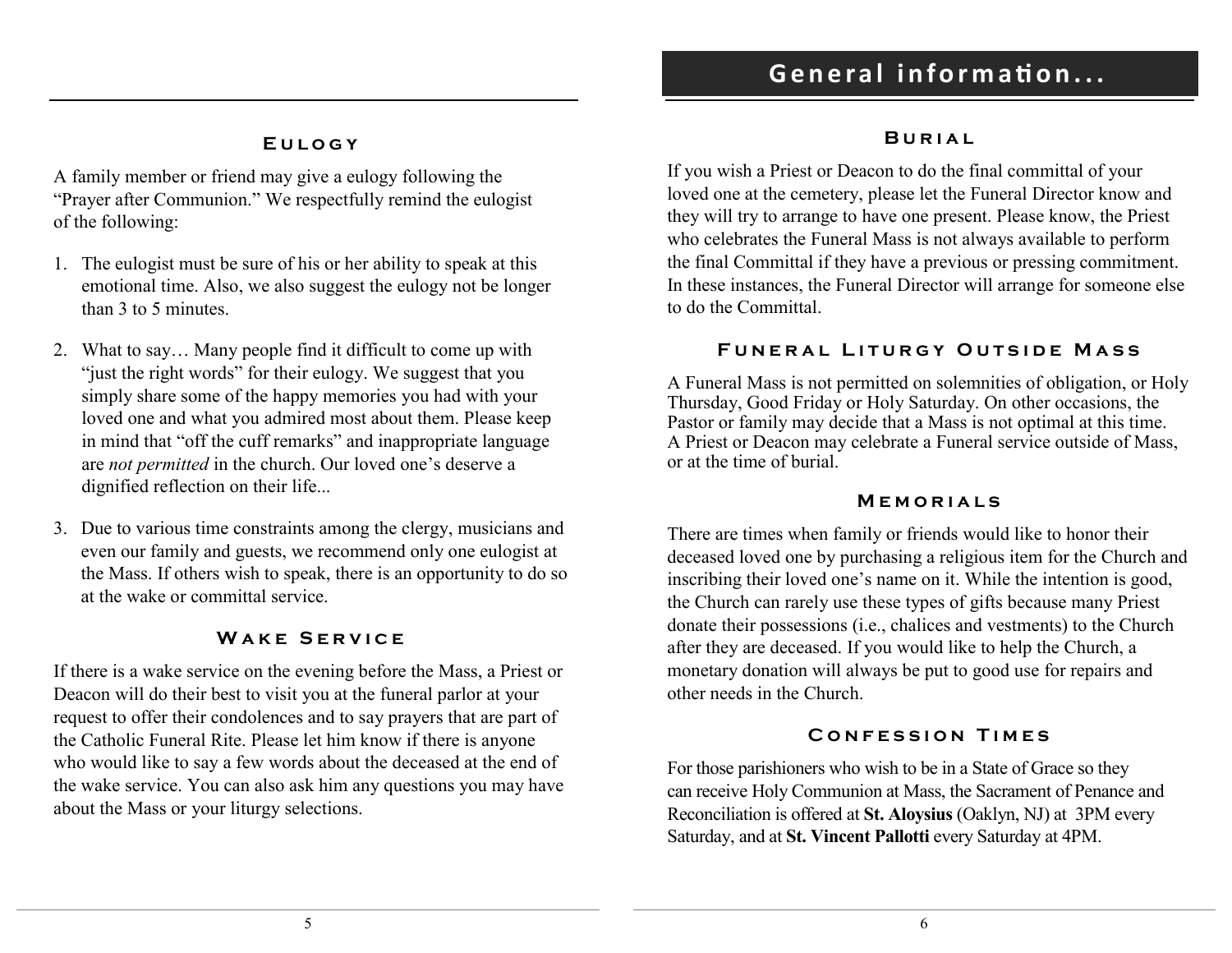## **The Liturgy of the Word...**

#### **CHURCH OFFERING**

The operational costs of St. Joseph the Worker are not supported by Sunday collections alone, as such, we suggest a minimal offering of **\$350.00** for the expenses of the church in addition to payment of the musicians. If you would like to have a viewing (casket) or visitation (urn) in the church before the funeral mass, there is an additional offering of **\$100.00**.

#### **MUSICIAN OFFERING**

Our musicians are accomplished professionals. They receive the following offerings: Organists, **\$175.00**; Cantors, **\$175.00**.

**Please note**: The offerings for the church and the musicians are already included in the fees you pay to the funeral home. Also, in the case of dire financial need, the Pastor is willing to reduce, or even waive the funeral offering for the church. It is important to us that all of our parishioners are buried with the same dignity and honor they deserve as members of the Body of Christ. Please speak with "**Fr. Mark"** at SJW if a special need arises. Thank you.

#### **C r e m a t i o n**

While the Church permits cremation, it prefers the burial or entombment of the body since it imitates the example of Christ being laid in the tomb. The burial of the body intact, also emphasizes the uniqueness and dignity of human beings.

However, when cremation is chosen, ideally the un-cremated body should be present for the Funeral Mass Rites and then cremated afterwards. If this is not feasible, the cremated remains enclosed in a fitting container or worthy vessel should be present for the rites and then buried or entombed in a cemetery with a permanent marker recording their name. The scattering of cremated remains or the keeping of them in a home is contrary to the Church's view of a reverent disposition of the body.

From the following pages, please choose *one reading* from the Old Testament and *one reading*  from the New Testament.

> Please record your choices on **page 27**  of this booklet.

> > Thank you!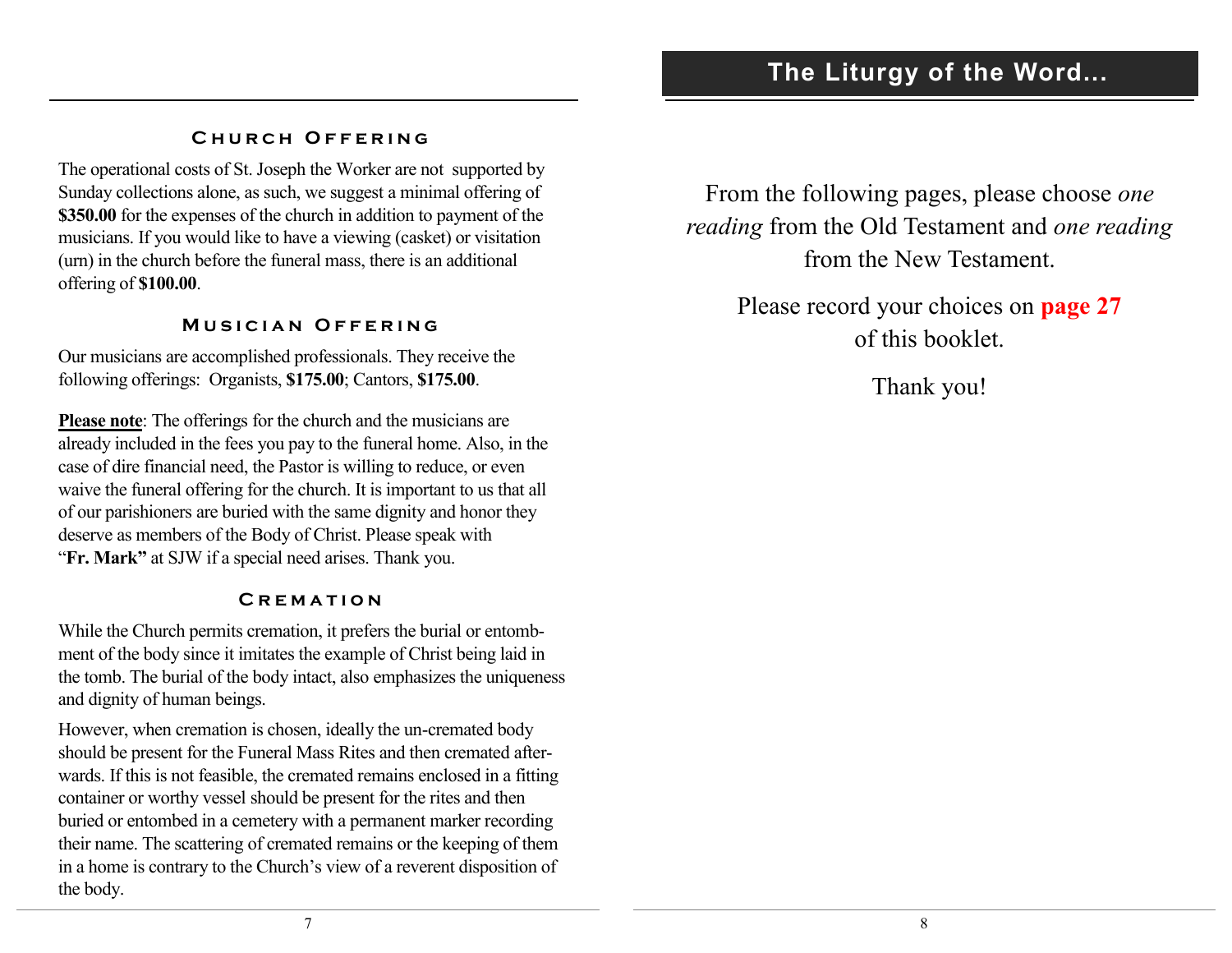#### **OT 1:**

#### **A Reading from the Book of Proverbs (31:10-31)**

When one finds a worthy wife, her value is far beyond pearls. Her husband, entrusting his heart to her, has an unfailing prize. She brings him good, and not evil, all the days of her life. She obtains wool and flax and makes cloth with skillful hands.

Like merchant ships, she secures her provisions from afar. She rises while it is still night, and distributes food to her household. She picks out a field to purchase; out of her earnings she plants a vineyard.

She is girt about with strength, and sturdy are her arms. She enjoys the success of her dealings; at night her lamp is undimmed. She puts her hands to the distaff, and her fingers ply the spindle. She reaches out her hands to the poor, and extends her arms to the needy.

She fears not the snow for her household; all her charges are doubly clothed. She makes her own coverlets; fine linen and purple are her clothing. Her husband is prominent at the city gates as he sits with the elders of the land. She makes garments and sells them, and stocks the merchants with belts. She is clothed with strength and dignity, and she laughs at the days to come. She opens her mouth in wisdom, and on her tongue is kindly counsel. She watches the conduct of her household, and eats not her food in idleness. Her children rise up and praise her; her husband, too, extols her: "Many are the women of proven worth, but you have excelled them all." Charm is deceptive and beauty fleeting; the woman who fears the LORD is to be praised. Give her a reward of her labors, and let her works praise her at the city gates. The Word of the Lord.

#### **The Word of the Lord...**

#### **OT 2:**

#### **A Reading from the Book of Job (19:1,23-27)**

Then Job answered and said: Oh, would that my words were written down! Would that they were inscribed in a record: That with an iron chisel and with lead they were cut in the rock forever! But as for me, I know that my Vindicator lives, and that he will at last stand forth upon the dust; Whom I myself shall see: my own eyes, not another's shall behold him; and from my flesh I shall s ee God; my inmost being is consumed with longing.

#### **The Word of the Lord.**

#### **OT 3:**

#### **A Reading from the Book of Ecclesiastes (3:1-11)**

There is an appointed time for everything, and a time for every affair under the heavens. A time to be born, and a time to die; a time to plant, and a time to uproot the plant. A time to kill, and a time to heal; a time to tear down, and a time to build. A time to weep, and a time to laugh; a time to mourn, and a time to dance. A time to scatter stones, and a time to gather them; a time to embrace, and a time to be far from embraces. A time to seek, and a time to lose; a time to keep, and a time to cast away. A time to rend, and a time to sew; a time to be silent, and a time to speak. A time to love, and a time to hate; a time of war, and a time of peace. What advantage has the worker from his toil? I have considered the task which God has appointed for men to be busied about. He has made everything appropriate to its time, and has put the timeless into their hearts, without men's ever discovering, from beginning to end, the work which God has done.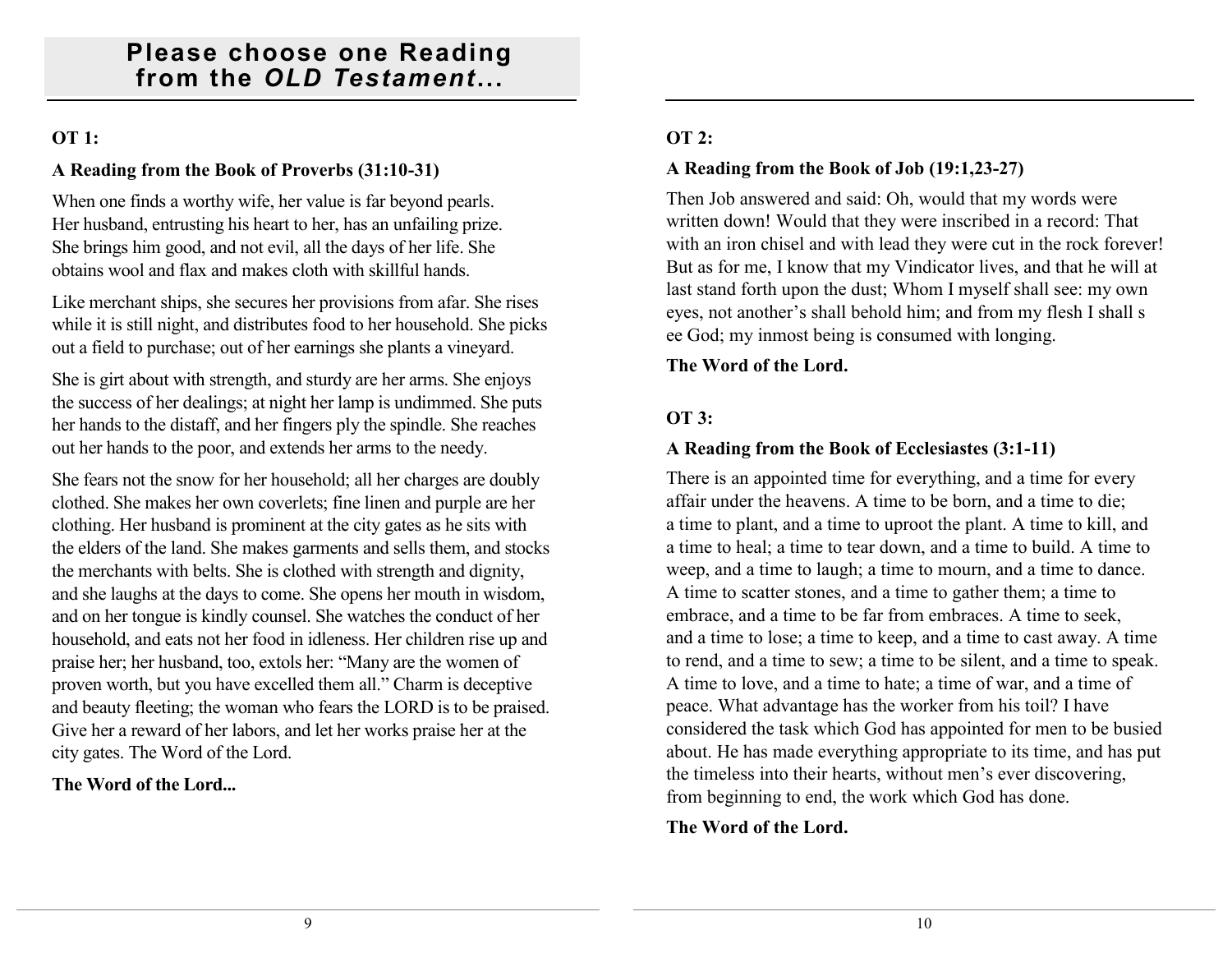#### **OT 4:**

#### **A Reading from the Book of Wisdom (3:1-9)**

...The souls of the just are in the hand of God, and no torment shall touch them. They seemed, in the view of the foolish, to be dead; and their passing away was thought an affliction and their going forth from us, utter destruction. But they are in peace. For if before others, indeed, they be punished, yet is their hope full of immortality; Chastised a little, they shall be greatly blessed, because God tried them and found them worthy of himself.

As gold in the furnace, he proved them, and as sacrificial offerings he took them to himself. In the time of their visitation they shall shine, and shall dart about as sparks through stubble; They shall judge nations and rule over peoples, and the LORD shall be their King forever. Those who trust in him shall understand truth, and the faithful shall abide with him in love: Because grace and mercy are with his holy ones, and his care is with the elect.

#### **The Word of the Lord.**

*(Continued on the next page...)*

#### **OT 5:**

#### **A Reading from the Prophet Isaiah (25:6a,7-9)**

On this mountain the LORD of hosts will provide for all peoples. A feast of rich food and choice wines, juicy, rich food and pure, choice wines. On this mountain he will destroy the veil that veils all peoples, The web that is woven over all nations; he will destroy death forever. The Lord GOD will wipe away the tears from all faces; The reproach of his people he will remove from the whole earth; for the LORD has spoken. On that day it will be said:

*"Behold our God, to whom we looked to save us! This is the LORD for whom we looked; let us rejoice and be glad that he has saved us!"* 

**The Word of the Lord.**

#### **OT 6:**

#### **A Reading from the book of Lamentations (3:17-26)**

My soul is deprived of peace, I have forgotten what happiness is; I tell myself my future is lost, all that I hoped for from the LORD.

The thought of my homeless poverty is wormwood and gall; Remembering it over and over leaves my soul downcast within me. But I will call this to mind, as my reason to have hope:

The favors of the LORD are not exhausted, his mercies are not spent; They are renewed each morning, so great is his faithfulness. My portion is the LORD, says my soul; therefore will I hope in him. Good is the LORD to one who waits for him, to the soul that seeks him; It is good to hope in silence for the saving help of the LORD.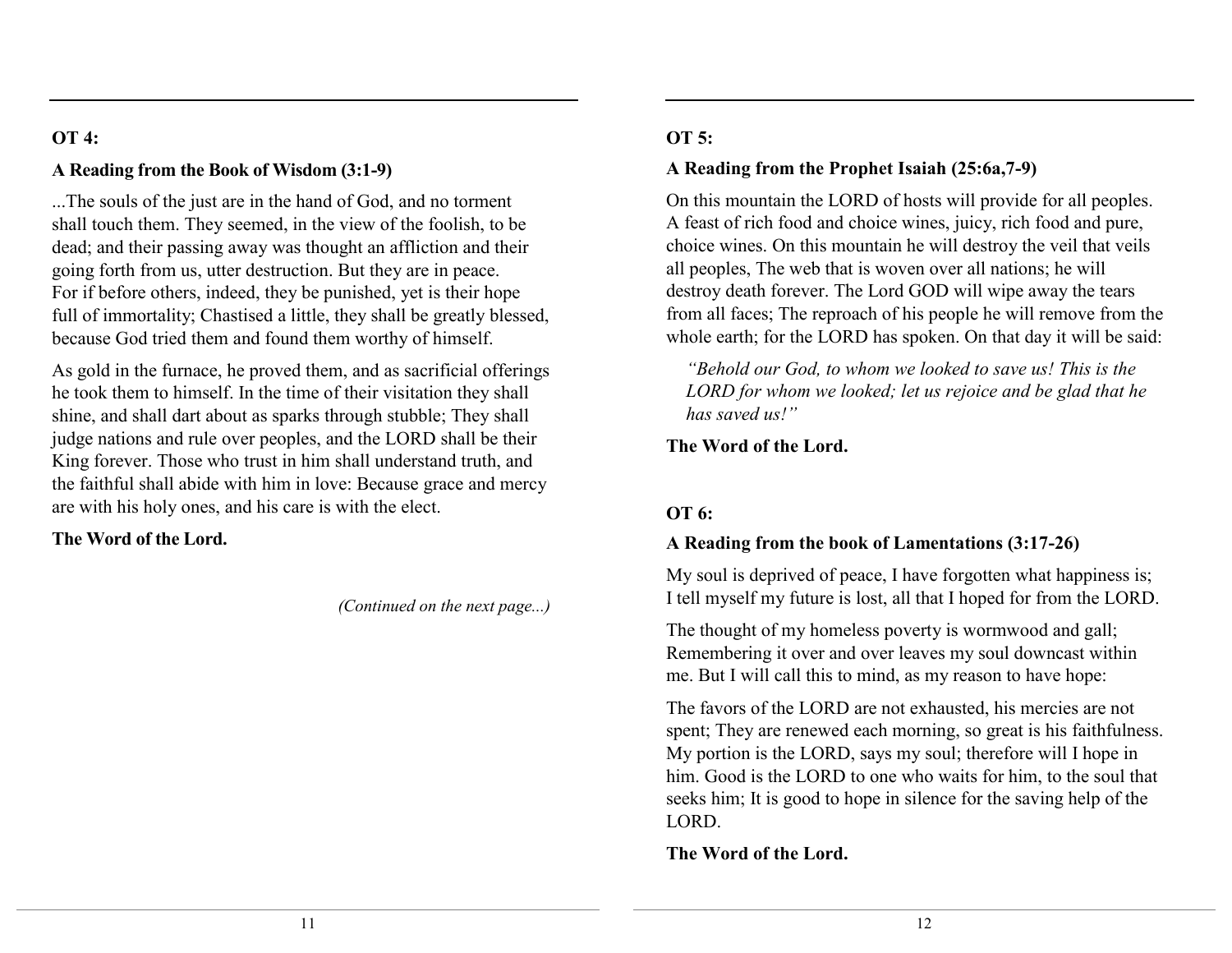#### **NT 1:**

#### **A Reading from the Letter of Paul to the Romans (5:5-11)**

Hope does not disappoint, because the love of God has been poured out into our hearts through the Holy Spirit that has been given to us. For Christ, while we were still helpless, yet died at the appointed time for the ungodly. Indeed, only with difficulty does one die for a just person, though perhaps a good person one might even find for courage to die. But God proves his love for us in that while we were still sinners Christ died for us. How much more then, since we are now justified by his blood, will we be saved through him from the wrath. Indeed, if, while we were enemies, we were reconciled to God through the death of His Son, how much more, once reconciled, will we be saved by his life. Not only that, but we also boast of God through our Lord Jesus Christ, through whom we have now received reconciliation.

#### **The Word of the Lord.**

#### **NT 2:**

#### **A Reading from the Letter of Paul to the Romans (6:3-4;8-9)**

Are you unaware that we who were baptized into Christ Jesus were baptized into his death? We were indeed buried with him through baptism into death, so that, just as Christ was raised from the dead by the glory of the Father, we too might live in newness of life.

If, then, we have died with Christ, we believe that we shall also live with him. We know that Christ, raised from the dead, dies no more; death no longer has power over him.

#### **The Word of the Lord.**

### **NT 3:**

#### **A Reading from the Letter of Paul to the Romans (8:14-23)**

Those who are led by the Spirit of God are children of God. For you did not receive a spirit of slavery to fall back into fear, but you received a spirit of adoption, through which we cry, "Abba, Father!" The Spirit itself bears witness with our spirit that we are children of God, and if children, then heirs, heirs of God and joint heirs with Christ, if only we suffer with him so that we may also be glorified with him.

I consider that the sufferings of this present time are as nothing compared with the glory to be revealed for us. For creation awaits with eager expectation the revelation of the children of God; for creation was made subject to futility, not of its own accord but because of the one who subjected it, in hope that creation itself would be set free from slavery to corruption and share in the glorious freedom of the children of God.

We know that all creation is groaning in labor pains even until now; and not only that, but we ourselves, who have the first-fruits of the Spirit, we also groan within ourselves as we wait for adoption, the redemption of our bodies.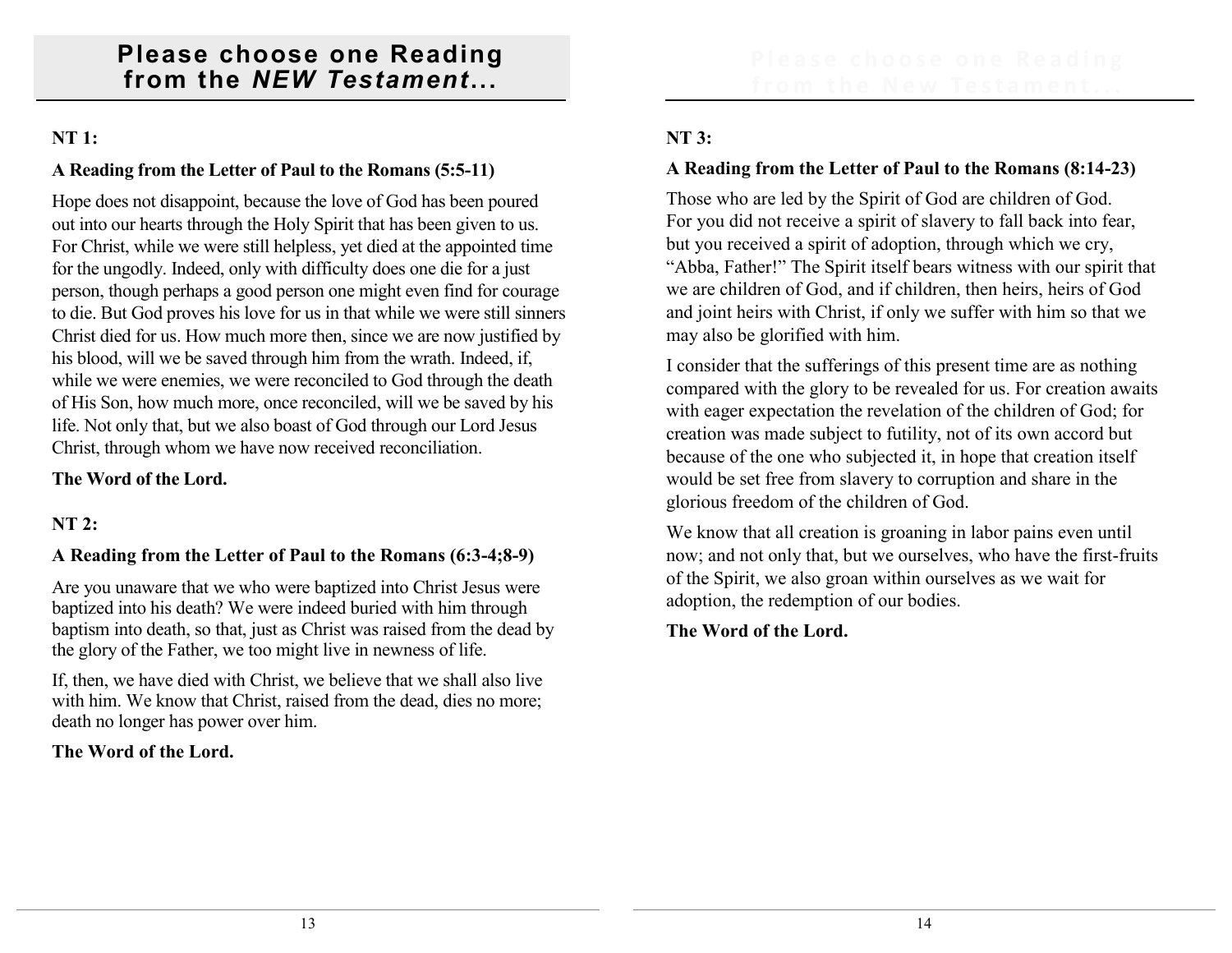#### **NT 4:**

#### **A Reading from the Letter of Paul to the Romans (8:31b-35; 37-39)**

If God is for us, who can be against us? He who did not spare his own Son but handed him over for us all, how will he not also give us everything else along with him? Who will bring a charge against God's chosen ones? It is God who acquits us. Who will condemn? It is Christ [Jesus] who died, rather, was raised, who also is at the right hand of God, who indeed intercedes for us. What will separate us from the love of Christ? Will anguish, or distress, or persecution, or famine, or nakedness, or peril, or the sword? No, in all these things we conquer overwhelmingly through him who loved us.

For I am convinced that neither death, nor life, nor angels, nor principalities, nor present things, nor future things, nor powers, nor height, nor depth, nor any other creature will be able to separate us from the love of God in Christ Jesus our Lord.

**The Word of the Lord.**

#### **NT 5:**

#### **A Reading from the First Letter of Paul to the Corinthians (15:20:23)**

But now Christ has been raised from the dead, the first fruits of those who have fallen asleep. For since death came through a human being, the resurrection of the dead came also through a human being. For just as in Adam all die, so too in Christ shall all be brought to life, but each one in proper order: Christ the first fruits; then, at his coming, those who belong to Christ.

#### **The Word of the Lord.**

#### **NT 6:**

#### **A Reading from the First Letter of Paul to the Corinthians (15:51-57)**

Behold, I tell you a mystery! We shall not all fall asleep, but we will all be changed, in an instant, in the blink of an eye, at the last trumpet. For the trumpet will sound, the dead will be raised incorruptible, and we shall be changed. For that which is corruptible must clothe itself with incorruptibility, and that which is mortal must clothe itself with immortality. And when this which is corruptible clothes itself with incorruptibility and this which is mortal clothes itself with immortality, then the word that is written shall come about:

> "Death is swallowed up in victory. Where, O death, is your victory? Where, O death, is your sting?"

The sting of death is sin, and the power of sin is the law. But thanks be to God who gives us the victory through our Lord Jesus Christ.

#### **The Word of the Lord.**

#### **NT 7:**

#### **A Reading from the Letter of Paul to the Philippians (3:20)**

Our citizenship is in heaven, and from it we also await a savior, the Lord Jesus Christ. He will change our lowly body to conform with his glorified body by the power that enables him also to bring all things into subjection to himself.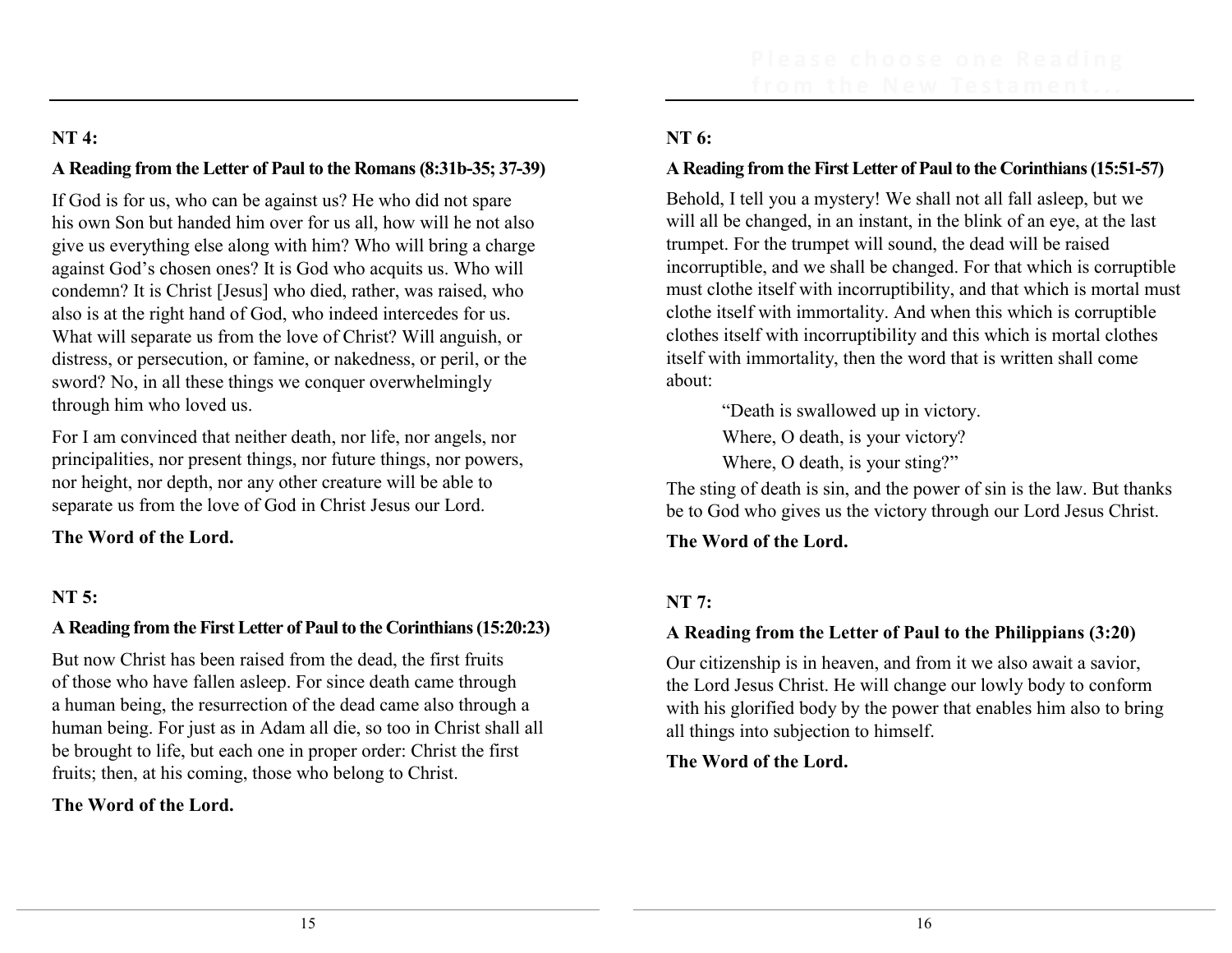#### **NT 8:**

#### **A Reading from the Second Letter of Paul to the Corinthians (4:13-5:1)**

We know that the one who raised the Lord Jesus will raise us also with Jesus and place us with you in his presence. Everything indeed is for you, so that the grace bestowed in abundance on more and more people may cause the thanksgiving to overflow for the glory of God. Therefore, we are not discouraged; rather, although our outer self is wasting away, our inner self is being renewed day by day. For this momentary light affliction is producing for us an eternal weight of glory beyond all comparison, as we look not to what is seen but to what is unseen; for what is seen is transitory, but what is unseen is eternal. For we know that if our earthly dwelling, a tent, should be destroyed, we have a building from God, a dwelling not made with hands, eternal in heaven.

#### **The Word of the Lord.**

#### **NT 9:**

#### **A Reading from the Second Letter of Paul to the Corinthians (5:1, 6-10)**

We know that if our earthly dwelling, a tent, should be destroyed, we have a building from God, a dwelling not made with hands, eternal in heaven. We are always courageous, although we know that while we are at home in the body we are away from the Lord, for we walk by faith, not by sight. Yet we are courageous, and we would rather leave the body and go home to the Lord. Therefore, we aspire to please him, whether we are at home or away. For we must all appear before the judgment seat of Christ, so that each may receive recompense, according to what he did in the body, whether good or evil.

#### **The Word of the Lord.**

#### **NT 10:**

#### **A Reading from the 1st Letter of Paul to the Thessalonians (4:13-18)**

We do not want you to be unaware, brothers, about those who have fallen asleep, so that you may not grieve like the rest, who have no hope. For if we believe that Jesus died and rose, so too will God, through Jesus, bring with him those who have fallen asleep. Indeed, we tell you this, on the word of the Lord, that we who are alive, who are left until the coming of the Lord, will surely not precede those who have fallen asleep.

For the Lord himself, with a word of command, with the voice of an archangel and with the trumpet of God, will come down from heaven, and the dead in Christ will rise first. Then we who are alive, who are left, will be caught up together with them in the clouds to meet the Lord in the air. Thus, we shall always be with the Lord. Therefore, console one another with these words.

**The Word of the Lord.**

#### **NT 11:**

#### **A Reading from the First Letter of John (3:1-2)**

See what love the Father has bestowed on us that we may be called the children of God. Yet so we are. The reason the world does not know us is that it did not know him. Beloved, we are God's children now; what we shall be has not yet been revealed. We do know that when it is revealed we shall be like him, for we shall see him as he is.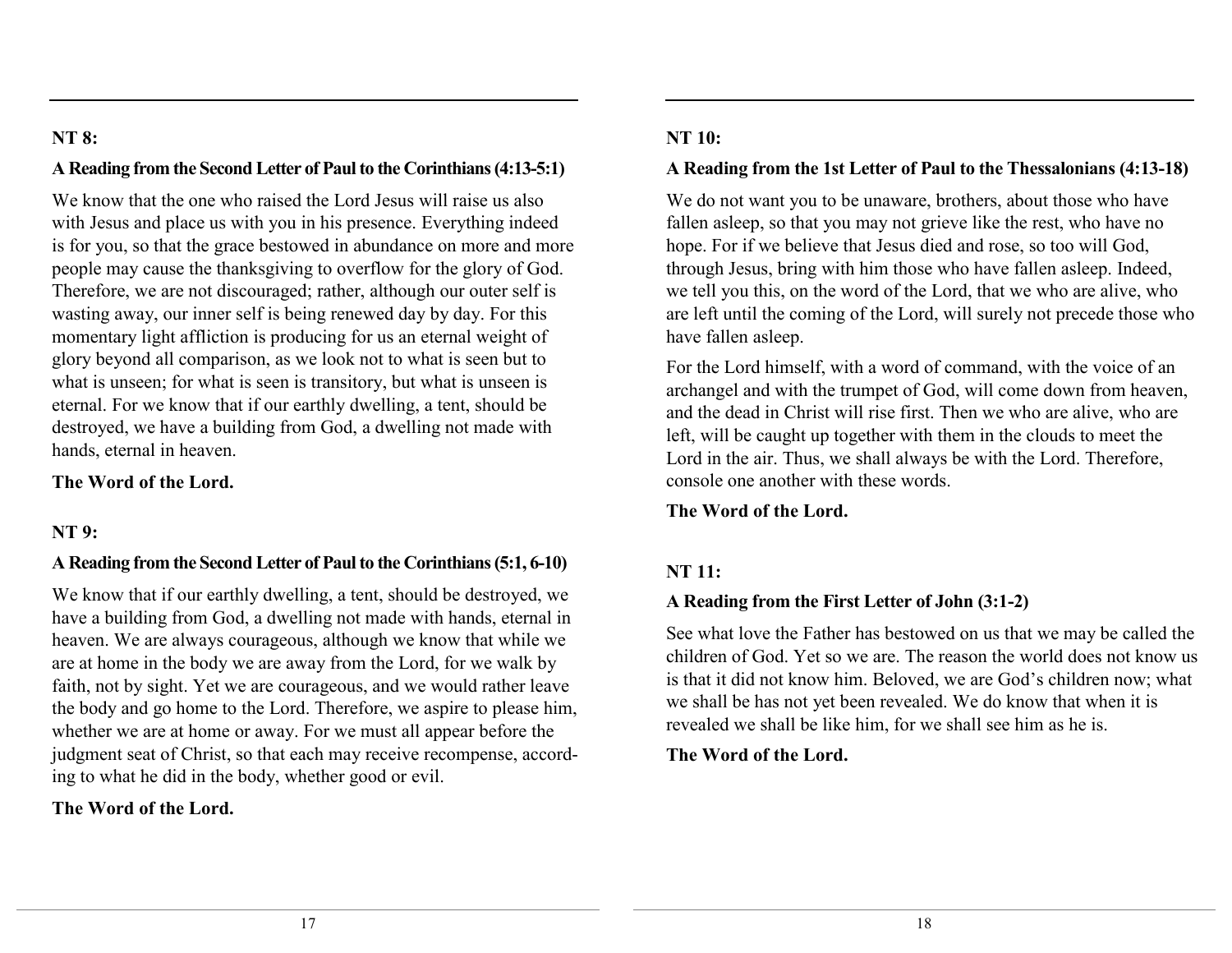#### **NT 12:**

#### **A Reading from the Book of Revelation (21:1-5a; 6b-7)**

I saw a new heaven and a new earth. The former heaven and the former earth had passed away, and the sea was no more. I also saw the holy city, a new Jerusalem, coming down out of heaven from God, prepared as a bride adorned for her husband. I heard a loud voice from the throne saying, "Behold, God's dwelling is with the human race. He will dwell with them and they will be his people and God Himself will always be with them (as their God]. He will wipe every tear from their eyes, and there shall be no more death or mourning, wailing or pain, [for] the old order has passed away." The one who sat on the throne said, "Behold, I make all things new." I am the Alpha and the Omega, the beginning and the end. To the thirsty I will give a gift from the spring of life-giving water. The victor will inherit these gifts, and I shall be his God, and he will be my son.

**The Word of the Lord.**

#### **NT 13:**

#### **A reading from the Book of Revelations (14:13)**

I, John, heard a voice from heaven say to me:

"Write this down: Happy now are the dead who die in the Lord!"

The Spirit added, "Yes, they shall find rest from their labors, for their good works accompany them."

#### **The Word of the Lord.**

## **The Priest will choose the Gospel Reading from one of the following selections:**

| Matthew $5:1-12a$ | Luke 23:33, 39-43 | John 11:32-45        |
|-------------------|-------------------|----------------------|
| Matthew 11:25-30  | Luke 24:13-35     | John 14:1-6          |
| Matthew $25:1-13$ | John 5:24-29      | John 17:24-26        |
| Matthew 25:31-46  | John 6:37-40      | John 19:17-18, 25-30 |
| Mark 15:16:1-6    | John 6:51-58      |                      |
| Luke 7:11-17      | John 11:17-27     |                      |
| Luke 12:35-40     | John 11:21-27     |                      |

## **Prayers of the Faithful**

*Please choose "Version A" or "Version B" for the intentions of the Mass. You are also welcome to compose your own. Please record your choice on page 27. Thank you…*

## **Version "A"**

#### **Celebrant:**

Brothers and sisters, Jesus Christ is risen from the dead and sits at the right hand of the Father, where he intercedes for his Church. Confident that God hears the voices of those who trust in the Lord Jesus, we join our prayers to his:

#### **Reader:** Our response is: *"Lord, hear our prayer."*

- 1. In baptism received the light of Christ. Scatter the darkness now and lead him/her over the waters of death. *We pray to the Lord:*
- 2. Our brother/sister was nourished at the table of the Savior. Welcome him/her into the halls of the heavenly banquet. *We pray to the Lord:*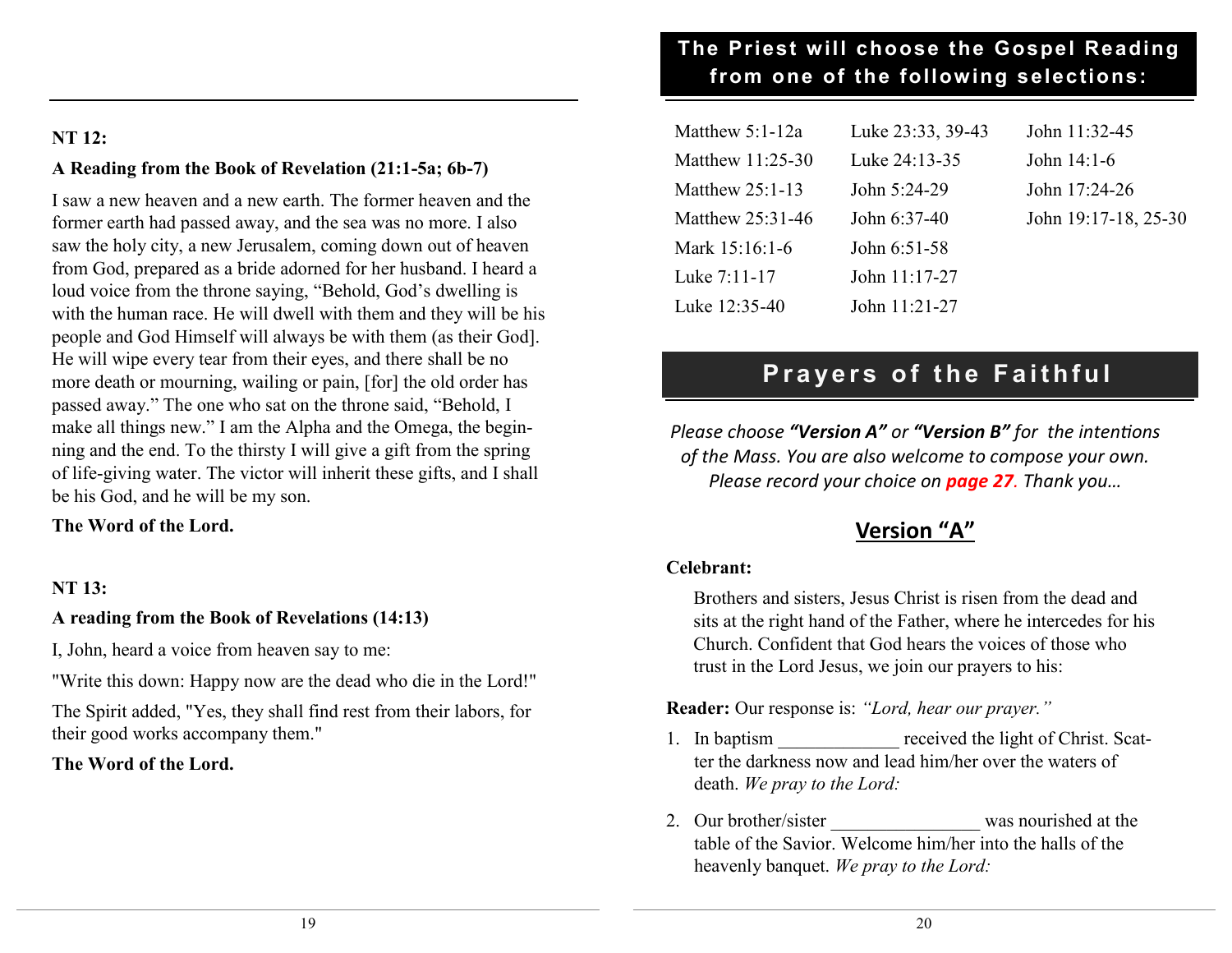- 3. Many friends and members of our families have gone before us and await the kingdom. Grant them an everlasting home with your Son. We pray to the Lord:
- 4. Many people die by violence, war, and famine each day. Show your mercy to those who suffer so unjustly these sins against your love, and gather them to the eternal kingdom of peace. *We pray to the Lord:*
- 5. Those who trusted in the Lord now sleep in the Lord. Give refreshment, rest, and peace to all whose faith is known to you alone. *We pray to the Lord:*
- 6. The family and friends of seek comfort and consolation. Heal their pain and dispel the darkness and doubt that come from grief. *We pray to the Lord:*

### **Celebrant:**

Lord God, giver of peace and healer of souls, hear the prayers of the Redeemer, Jesus Christ, and the voices of your people, whose lives were purchased by the blood of the Lamb. Forgive the sins of all who sleep in Christ and grant them a place in the kingdom. We ask this through Christ our Lord. Amen.

## **Version "B"**

### **Celebrant:**

God, the almighty Father, raised Christ His Son from the dead; with confidence, we ask Him to save all His people, living and dead:

**Reader:** Our response is: *"Lord, hear our prayer."*

*(Continued on the next page...)*

- 1. For \_\_\_\_\_\_\_\_\_\_\_, who in baptism was given the pledge of eternal life, that he/she may now be admitted to the company of the saints. *We pray to the Lord:*
- 2. For our brother/sister who ate the body of Christ, the bread of life, that he/she may be raised up on the last day. *We pray to the Lord:*
- 3. For our deceased relatives and friends and for all who have helped us, that they may have the reward of their goodness. *We pray to the Lord:*
- 4. For those who have fallen asleep in the hope of rising again, that they may see God face to face. *We pray to the Lord:*
- 5. For the family and friends of our brother/sister \_\_\_\_\_\_\_\_\_\_\_\_\_\_, that they may be consoled in their grief by the Lord, who wept at the death of his friend Lazarus. *We pray to the Lord:*
- 6. For all of us assembled here to worship in faith, that we may be gathered together again in God's kingdom. *We pray to the Lord:*

## **Celebrant:**

God, our shelter and our strength, you listen in love to the cry of your people: hear the prayers we offer for our departed brothers and sisters. Cleanse them of their sins and grant them the fullness of redemption. We ask this through Christ our Lord. Amen.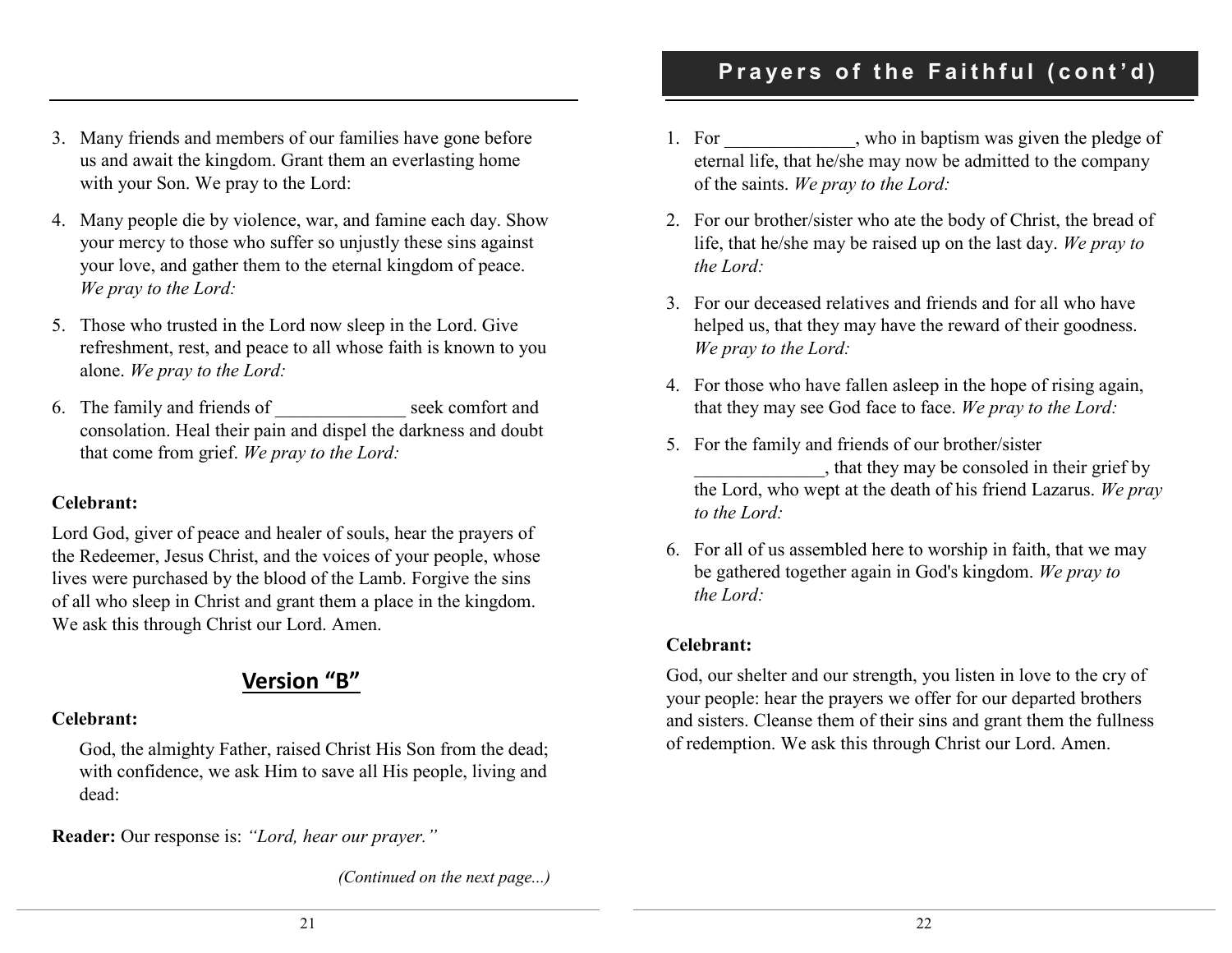## **Guidelines for Receiving Communion**

#### **FOR CATHOLICS**

Catholics fully participate in the celebration of the Mass when they receive Holy Communion in fulfillment of Christ's command to "eat his flesh and drink his blood" or we will have "no life in us" (John 6:26-59). In order to be properly disposed to receive Holy Communion, two conditions must apply:

- 1) a person should be in a *State of Grace* and not in a state of mortal sin (CCC 1415  $& 1861$ ); and
- 2) a person should have fasted for one hour before receiving Holy Communion.

Persons who have grave sin on their soul must reconcile their relationship with God by receiving the *Sacrament of Penance*  before receiving Holy Communion.

#### **FOR OTHER CHRISTIANS**

The Church invites all those of the Catholic Faith who are in a "State of Grace" to come forward to receive Holy Communion. For those who are not of the Catholic Faith, we welcome them to our parish and are glad they have joined us for the Mass of the Resurrection. However, we ask that they respect our Traditions and Beliefs about the Real Presence of Christ in the Eucharist and refrain from receiving Holy Communion. Instead, we invite them to come forward to the Table of the Lord to receive a blessing by folding their arms across their chest. They are also welcome to remain in their seats and be in Communion with the rest of the Congregation through prayer.

#### **F o r N o n - C h r i s t i a n s**

The Catholic Church also welcomes those who do not share our Christian faith. While we cannot extend an invitation to receive Holy Communion to them, we do invite them to be united with us in prayer during Holy Communion. Thank you...

## **Hymns to choose from...**

*Please choose the Hymns for each part of the Mass and record your choices on page 27 of this booklet. Thank you.*

#### **Entrance hymn:**

*A Mighty Fortress is Our God Be Not Afraid Here I Am Lord Hosea Lord of all Hopefulness O God, Our Help in Ages Past*

#### **Responsorial Psalm:**

*(Please note: This selection must be an actual psalm, not a paraphrase or substitution. Thank you!)* 

*Psalm 23 - The Lord Is My Shepherd (Any setting) Psalm 42 - My soul is thirsting for you, O Lord My God Psalm 103 - The Lord is kind and merciful Psalm 27 - The Lord is my light and my salvation Psalm 34 - Taste and see the goodness of the Lord*

#### **Presentation of the Gifts:**

*Prayer of St. Francis Amazing Grace We Remember All I Ask Of You I Have Loved You Eye Has Not Seen Shepherd Me O God You Are Mine Precious Lord, Take My Hand Softly and Tenderly Jesus is Calling Going Home (usually for an older person who died peacefully) O Loving God (very similar to the secular song, "Danny Boy") Christ Before Us (a Welsh melody, with lovely lyrics) Great is Thy Faithfulness*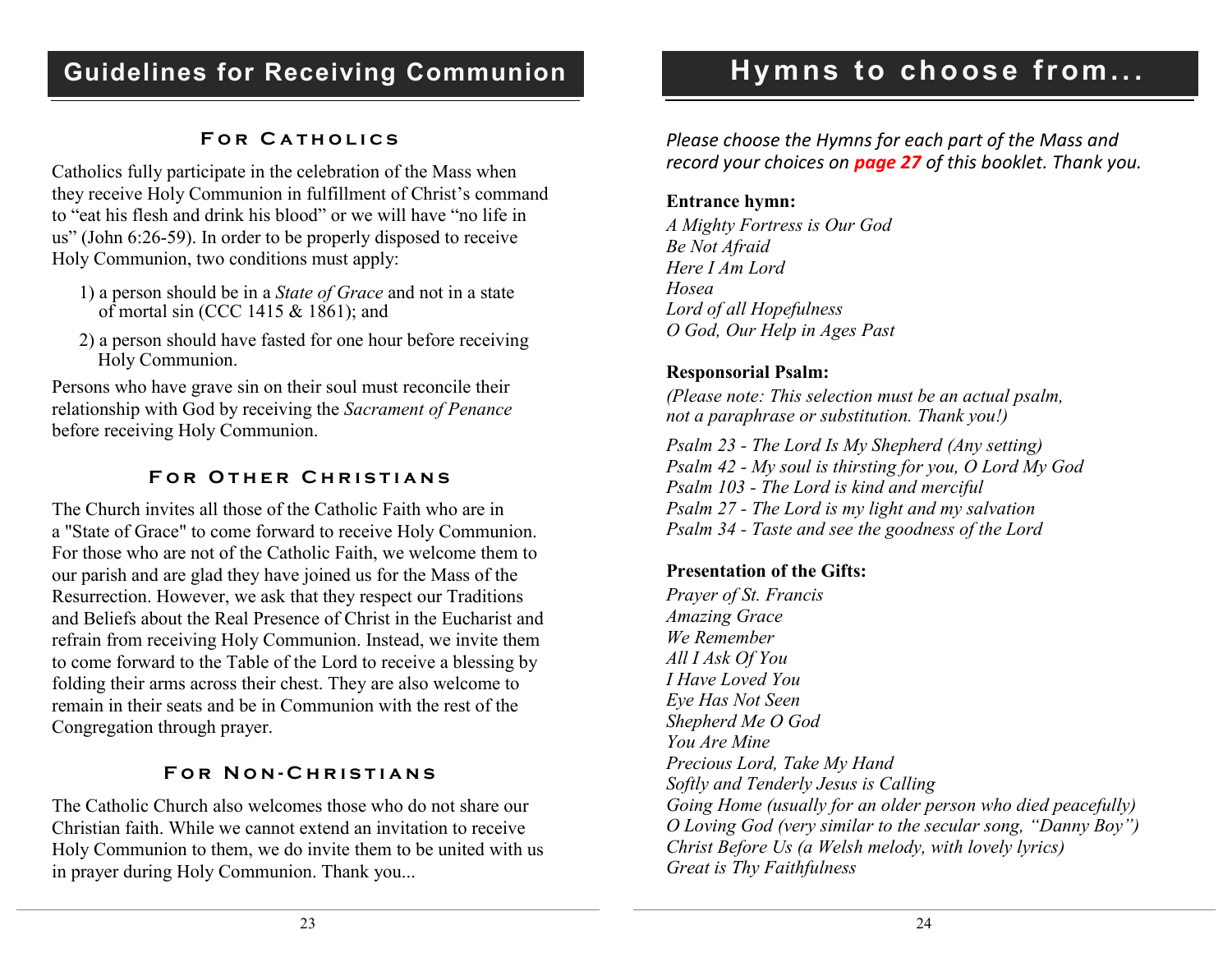#### **Communion hymn:**

*Eye Has Not Seen You Are Mine Supper of the Lord I Am The Bread Of Life One Bread, One Body Blest Are They Taste and See We Remember Precious Lord, Take My Hand Panis Angelicus (from the old St. Gregory hymnal) Ave Verum Corpus (from the old St. Gregory hymnal) Going Home Christ Before Us Softly and Tenderly Jesus is Calling Behold the Lamb Shelter Me, O God*

#### **Meditation music:**

*Ave Maria (Schubert) Ave Maria (Bach-Gounod) Gentle Woman Panis Angelicus (Cesar Franck)*

#### **Recessional hymn:**

*We Will Rise Again How Great Thou Art Joyful, Joyful We Adore Thee Be Not Afraid On Eagles' Wings Going Home Fly Like a Bird*

"Blessed are those who mourn for they shall be comforted..."  $(M$ atthew  $5:4)$